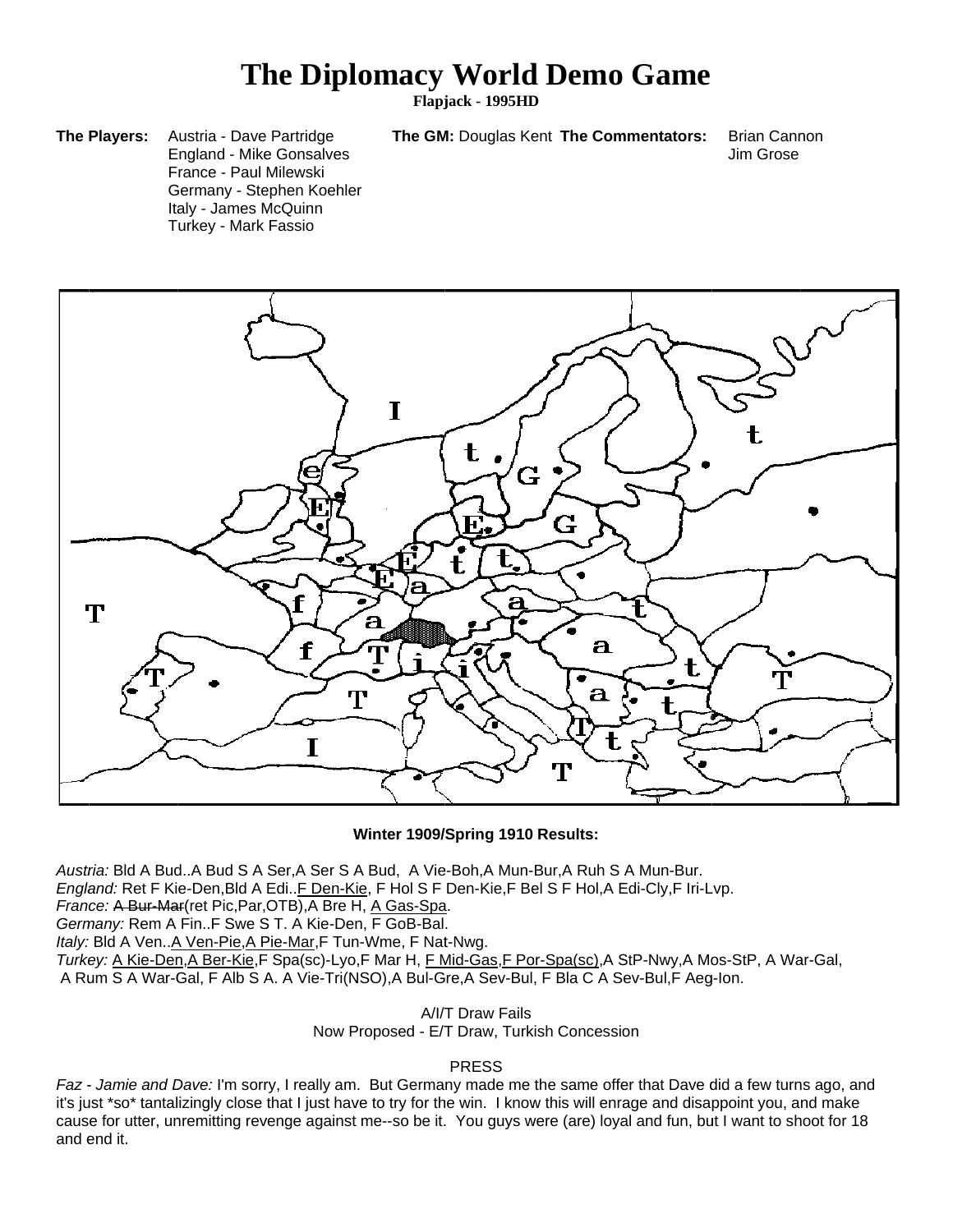*Austria - France:* Certainly the last turn did show that! A little hyperbole on my part I'm afraid. And you were certainly right about an A/T being ridiculous. Now the "AInT IT A hooT" alliance, that's another matter, nothing ridiculous about that!

*Faz - Steve:* If you are a man of your word, many thanks for supporting me as a satellite ally. If you didn't follow through, well, your end will remain the same, albeit with a different executioner, is all. But I trust you and your intentions.

*France - A/I/T and Readers:* I am proposing a concession to Turkey. If we're all going to kiss his behind, let's all pucker up.

*Faz - Paul:* Noble Gaul, The A/T draw is not ridiculous, and the AIT was even better for utterly crushing you all. A better offer caught my eye, however. And, to misquote Mark Twain, "Rumors of my attempted premature Turkish win are, well, premature."

*Faz - Mike:* Hopefully this worked, or at least bounced. Your days of robbing Germany for centers are over.

## Spring 1910 Commentary

*Brian Cannon* - And yet AGAIN (!!!) Faz turns his stripes - is anybody dizzy yet ??

Faz can guarantee picking up Naples & Serbia this year with Budapest following. Italy oppose Turkey in Iberia/France or in hisdots - but not both. Likewise, Austria can try and defend his dots & Munich or help France reclaim Marsailles - but not both. Germany "gives" a dot to Turkey and helps him hold Kiel. Will he take Denmark back from England from Sweden in favor of allowing Faz into Sweden as well? England builds an army for the defense of the home islands - but which is not much direct use in stopping Turkey. The Italian navy samples the climate of the Norwegian Sea (!) - but with Turkey again changing plans and Germany now basking in the glow of Ottoman despotism, there doesn't seem much for the fleet to do there. Of course, if Jamie decided to throw in the towell, he could always become part of a Turkish "Victory" convoy from Smyrna (or Syria) to St Pete in a couple of seasons.

Aside from the pervasive Turkish Presence throughout Europe, the remaining countries continue to appear in disarray as the sands in the hourglass drain down to the last few grains. The Mosque and the Scimitar appear ascendent throughout Christendom - Let all prepare their prayer mats and kneel towards Mecca.

*Jim Grose* - Is "Faz" Turkish for "silver-tongued devil?" Surely Mark no longer has any credibility with Austria-Hungary and Turkey. What I'd like to know is how he got this far!

This fall he'll take Ser and Bud from Austria-Hungary plus Nap from Italy, losing only Kie (if England and Germany can get their act together). Turkey will thus be at 17. We're clearly in the end game, long past the point of any real diplomacy. I'd concede to Turkey, if only to deny him the pleasure of actually really reaching 18.

## **Summer 1910 Results:** Concession to Turkey Passes! Game Ends!

1995HD, "Flapjack", Zine: Diplomacy World, GM: Douglas Kent Turkish Concession in Summer 1910

|         | 01 02 03 04 05 06 07 08 09 |                                    |
|---------|----------------------------|------------------------------------|
| Austria | 05 07 05 03 04 04 05 04 05 | Dave Partridge (SURV Summer 1910)  |
| England | 04 05 06 07 07 06 05 04 05 | Mike Gonsalves (SURV Summer 1910)  |
| France  | 03 04 04 03 04 04 03 03 03 | Tom Pasko (DROP F04)               |
|         |                            | Paul Milewski (SURV Summer 1910)   |
| Germany | 05 05 06 06 07 05 04 03 02 | Stephen Koehler (SURV Summer 1910) |
| Italy   | 04 03 02 02 03 04 05 03 04 | Jamie McQuinn (SURV Summer 1910)   |
| Russia  | 05 04 03 03 00 00 00 00 00 | Jerry Ritcey (DROP S05)            |
|         |                            | Civil Disorder (OUT F05)           |
| Turkey  | 04 05 08 10 09 11 12 17 15 | Mark Fassio (WIN Summer 1910)      |
|         |                            |                                    |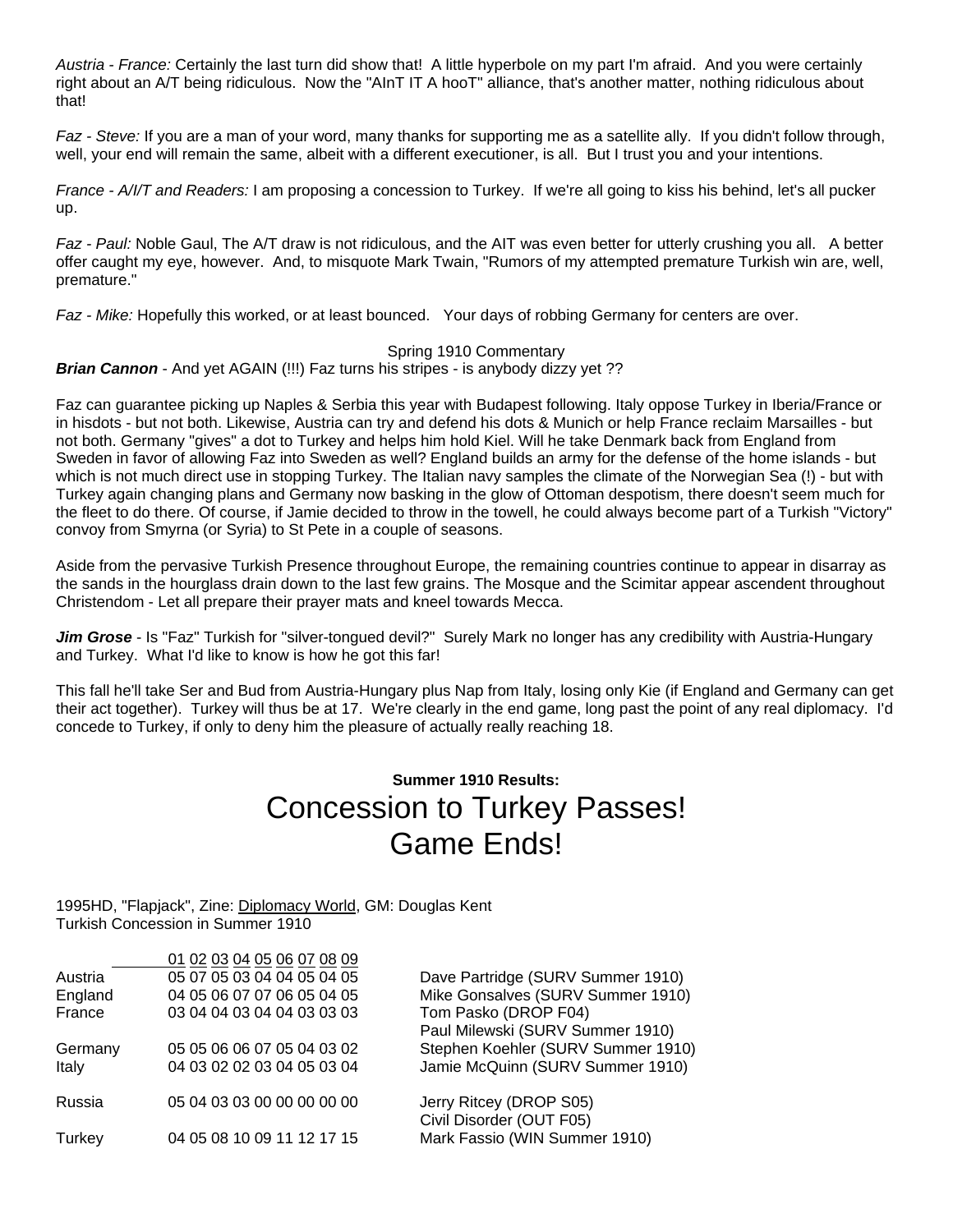*Austria (Dave Partridge):* This game opened up much like any other game as Austria. Try to make peace with Italy, arrange a bounce in Galacia with Russia, talk to Turkey even though you both know you are going to go at it in a year or two, then sit back and see what happens. Turned out that things happenned pretty well. Italy told the truth about his western opening, and Turkey charged after Russia, alleviating the fears about the dreaded R/T. With no conflict at all Serbia and Greece were pacified and it was time to figure out what to do next.

Next was a bit of a deviation from the norm and there were a couple of causes for this. The first was that Russia and France had already disappeared from the game diplomatically. This in turn cemented the E/G/I decision to dismember France, which was fine with me, but Italy was caught up enough in it that he declined to send even one fleet to the east. If there had been an active Russia to work with against Turkey, this would have been fine, fewer to share with, but with Russia not responding to letters, I was faced with going one on one against Turkey, not a particularly attractive course. Throw in a little extra inclination to do something out of the ordinary because this was a demo game, and I decided that it was time to give one of the most difficult alliances in the game, the A/T, a shot. Of course, having Italy's back turned made the decision even easier, and in 1902 I slipped the knife in. Never being one to take the slow road, I decided to try and upset all my neighbors at once, and so Fall of 1902 found me in Venice and attacking Munich, Warsaw and Naples all at the same time.

1903 was the turning point of the game. I was well aware that if Turkey was going to stab me, this was the year, and I figured that the odds were about 60/40 that he would stab. However, this was a demo game, and I like wide open games anyway, so I decided not to take the slow cautious approach but to leave myself open and push the offensive. One of two things would happen, Turkey would stay with me and we would give an impressive demonstation of a Blitzkrieg. With Munich already in my hands, Italy in disarray and the remnants of France putting up a fight to distract England, I think there is a fair chance that we could have broken across the stalemate lines and brought the game to a fairly rapid A/T draw. There are no guarantees of course, and England might have made peace with France to establish a blockade, but we had a good start and it would have been a fun fight.

On the other hand, if Turkey wanted to stab me, now was the time. I could have kept some builds at home and defended against it, but that would have made the game a slow one of position, so I left the opening, and Faz proved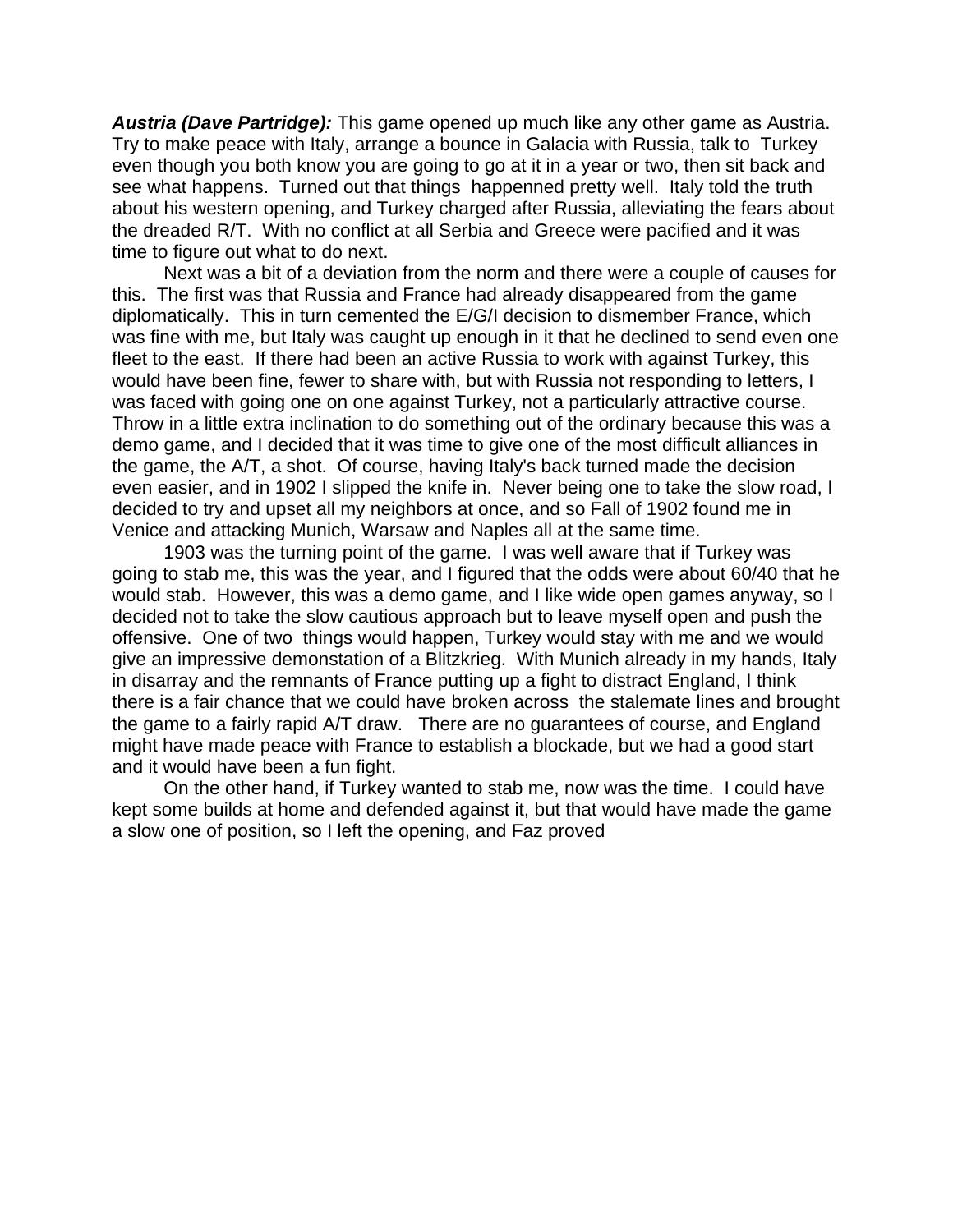incapable of resisting the temptation so he grabbed it. Protestations in the press aside, there was nothing of a lack of trust in the alliance or fear of a stab by me that led to this, my units were all on the front lines and he was never in danger, he just saw a chance to go for rapid growth and took it, a perfectly reasonable option. I figured however that if Turkey did go for the stab, that would make an interesting game as well. We'd get to show the audience a game of shifting alliances as I tried to get my neighbors to forgive and forget, and hopefully, there would be some good examples of how to conduct a tactical retreat.

The stab did indeed come, and luck was on the Turkish side. A 50/50 guess went the German way, and an fairly irrational move by Russia paid off for him, so I was faced with two disbands. Had I flipped the coin a little better, I would not have had any disbands, and would have been in a reasonable position to hold off Turkey. As it was I immediately offerred full restitution to Italy and practical puppetdom to Germany if he would come down and help me hold the line, and went to work to see if the Turkish steamroller could be stopped. 1904 was a time of forming the lines and trying not to lose too much, and I found myself at the end of it in the unenviable position of owning only three centers, none of them in my homeland! All was not lost however as Italy and Germany had helped fill in the holes and we were now in position to attempt a counter-attack.

Just when things seemed to be settling down however, events in the west caused ripples through the east. For reasons not clear to me, a rift appeared in the E/G alliance. First Germany made some threatening moves in England's direction, then he backed off only to lost several centers to England's counter-riposte. This left me in quite a quandry, and one that Steve (Germany) never seemed to grasp. I was willing to fight against Turkey with his help when I had a fair chance to retake my centers and remain a power in the game, but I had no interest in simply fighting a hopeless delaying action so that German could go freely conquering in the north and west. My goal was not to stop Turkey from winning, it was to share in the win myself, and once German attention was diverted from the Turkish front, that goal was no longer achievable by fighting Turkey.

And so came another radical shift as I proposed to Turkey and Italy that we cease our hostilities and form an AIT alliance to take advantage of the current disarray in the West. This was a prime example of how the under currents of a game are not visible to the observers. Many comments were made on Faz's apparent ability to persuade Jamie and I to do his bidding, yet in fact, it was almost always a case of our persuading him to work with us, not the reverse. The initiative came from the small powers seeking a way back into the game, not from the large power seeking puppets. And so, for the second time I entered Munich and encured the wrath of Germany.

The honeymoon was short lived however as that same fall, Turkey violated our agreement and took Warsaw from me, restricting me to a single build. I was quite prepared up until that point to make a real go of the AIT. We had great position, and while I'd have kept a better home defense up this time, with us already across both the MAO and Munich lines I thought there was little the west could do to stop us. The Turkish move convinced me of two things however, the first that he did not have the trust in the alliance that I thought Italy and I had, and two that he did not want us to grow enough that we would become too hard to swallow, and that therefore he still had his eye firmly on the solo victory.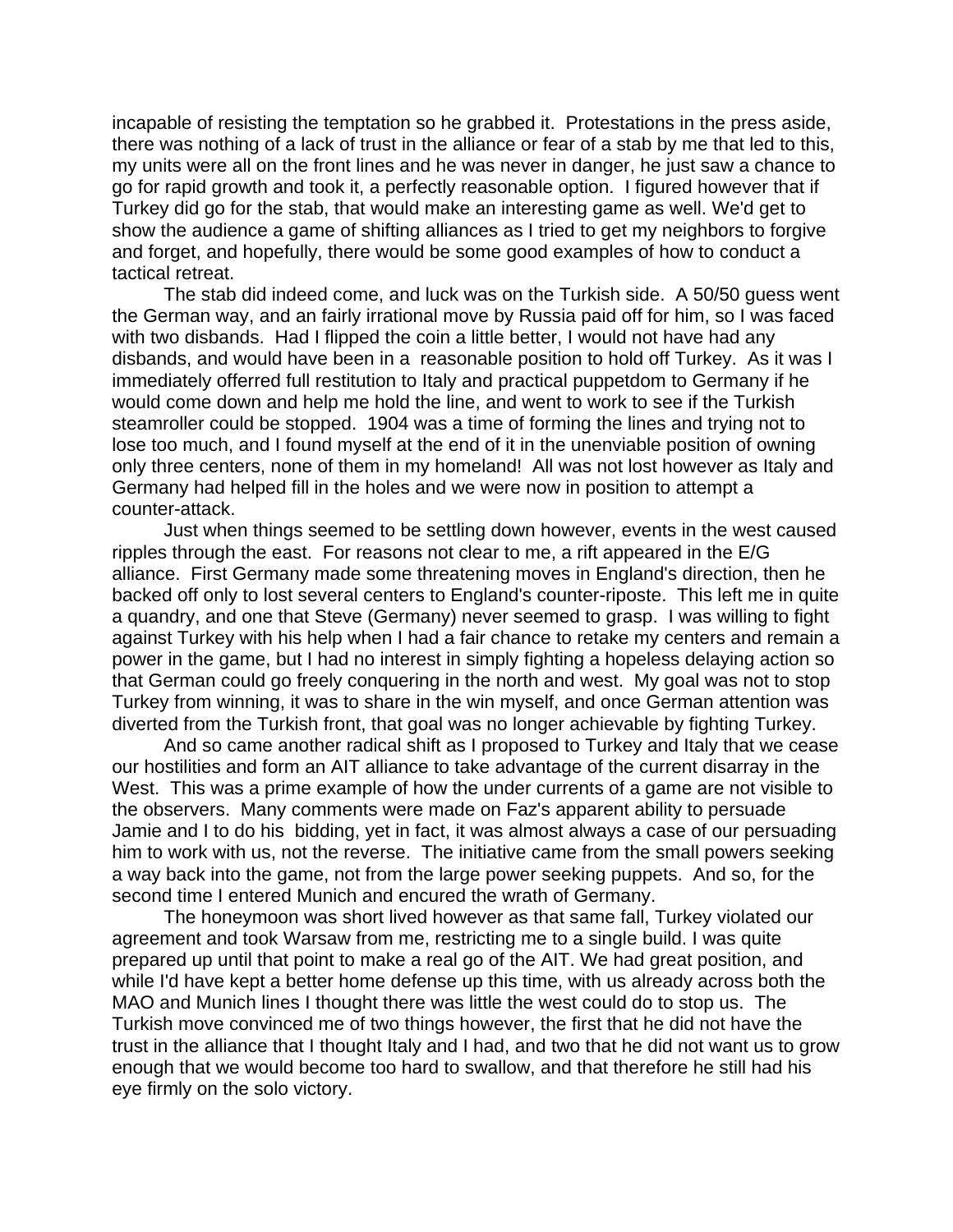The position was far from hopeless however. While Turkey was up to 11 centers, he was far more spread out this time, and with coordinated action by the rest of us, he could have been easily knocked back, and in fact, had the plan been adopted, we all would have had between 5 and 8 centers and it would have been a whole new game with 6 even powers. However, as always in Diplomacy, there was a fly in the ointment. Here is where I give Faz the credit for his single most impressive piece of Diplomacy in this game. Perhaps playing on Jamie's reasonable desire for revenge from my early stab, he managed to convince him that an I/T was a real possibility, and instead of turning on Turkey, Italy stabbed me. Germany as well fell under his sway and things did not look good strategically. Tactically however, they were not awful and I again presented a plan for Spring of 1908 that would have led to a balanced game. In came the promises from Italy and Germany, but not the actions and the squeeze continued. I tried yet again for Fall of 1908 as the situation was still not hopeless, and I fairly warned them both that I had no intention of going down a martyr to let them win. If they persisted, they would not share in the win. Again they agreed to work with me, but could not even muster a reasonable facsimile of sincerity, and so I decided that it was time to make an offer to Turkey that he couldn't refuse. After three successive failed attempts, it was clear that Italy and Germany were not going to stop until I was gone, so there was little to gain from a desperate defense. Far better to gain some measure of satisfaction from denying them any part of the win, and to ensure my own survival, by ending the game as soon as possible. To that end, I presented Turkey with a plan that would result in him gaining 6 centers in a single turn, achieving a sudden 18 center victory. It did leave Turkey open to a stab from me in some degree, and I could perhaps have then turned his attack on Italy and Germany to my advantage to try and convince them to join me again, but my evaluation of the situation was that that really wouldn't work, and that my chances of being part of a win at this point were truly gone. Even if they worked with me in the short term, I felt that in the end they'd succumb to the desire to shred the Austrian Empire. Apparently I was sincere enough to overcome Faz's misgivings, if not to quiet them completely, and we went for the Turkish win.

In one of those odd twists of the game, the moves would have succeeded, except for Italy accidently misordering one of his units. Had he done as he intended, the game would have ended there. As it was, Turkey was at 17, but vulnerable in many areas. As far as I was concerned, the game was basically over, but it's against my nature to take the boring route, so instead of just handing him the extra centers I decided to see if I could once again persuade him to go with the AIT. I never expected this to last, but wanted to see if I could at least get it rolling, and how long I could keep it up. Besides, I thought it would be fun to once again return to Munich!

With his road to 18 rocky at best, and perhaps because of his strong spirit of fun, Turkey signed on once again and AIT headed out again. I suppose it shouldn't have come as a surprise to have our alliance shattered this time by my own trick. With a fairly hopeless position facing him, Germany decide there was no way he was going to let his old nemisis Austria share in a win and offerred to hand the game to Turkey. This obviously could not be refused, and once again Turkey went for the solo. We put up a defense for the sake of never saying die, but there didn't seem much hope of stopping him this time. We actually held Turkey to 17 on the last turn, but perhaps fittingly, the game ended on a fluke as the Turkish concession passed because I had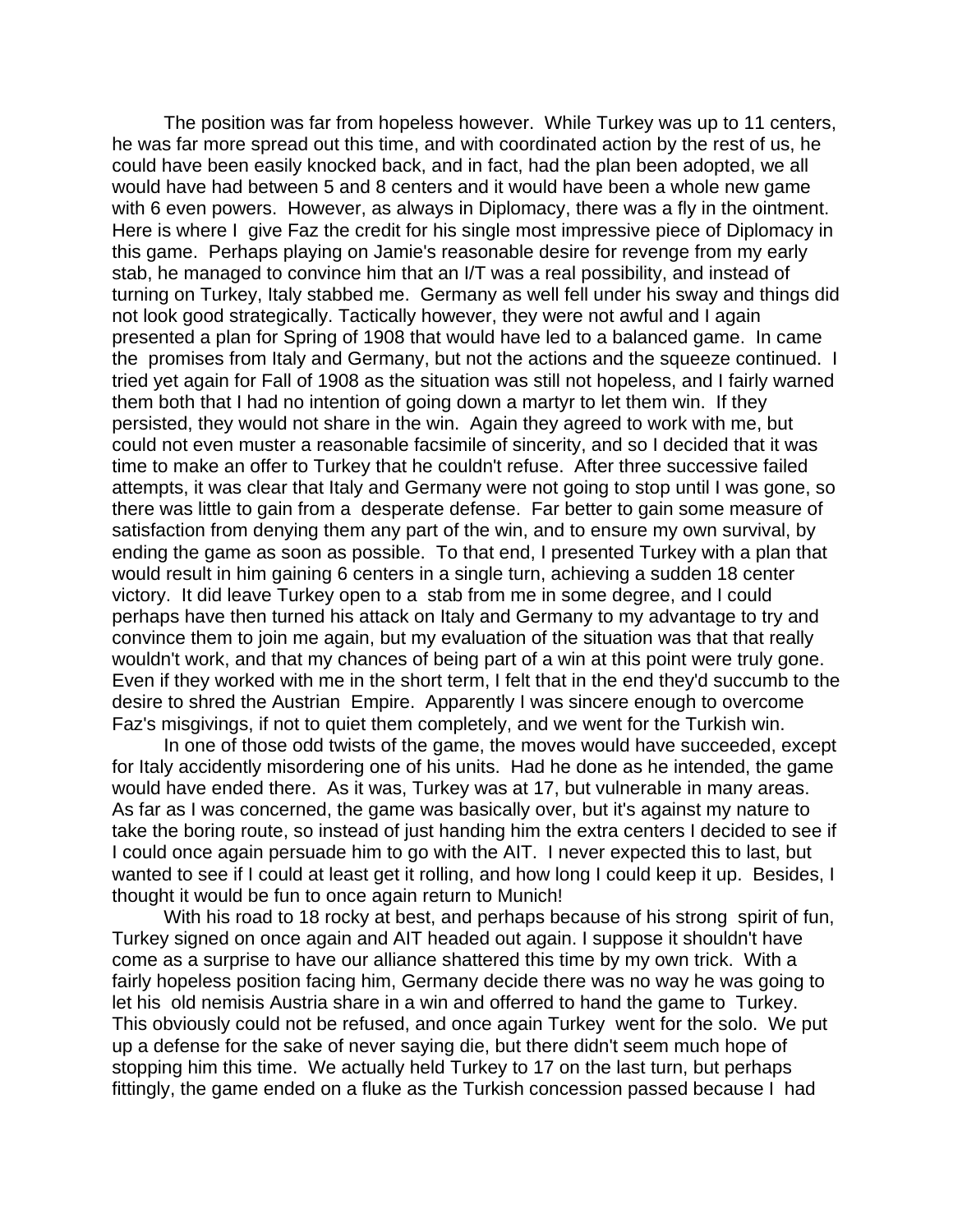forgotten that Doug's standing rules made no vote received a YES vote by default. This is different from every other szine I play in, and so I forget to include a vote and the concession passed. Hardly a large mistake though as I'm sure Turkey would have reached 18 the next year anyway.

All in all, this was an extremely enjoyable game for me. I had a great deal of fun working with Jamie and Faz. We stabbed and reallied so many times that I lost count, and never lost our sense of the humor and ridiculousness of it all. We sent letters with 8 different colors of highlighters, letters in crayon, letters with little to do with the game. We played a roiling, turbulent game that was always fun and served well to demonstrate how little of what is going on in a Diplomacy game is visible from the outside. And we certainly demonstrated how differing players views of the game can be. To underscore that, I'm sure you need only read Germany's take on the game and contrast it to my own. My thanks to everyone for a great game, and for the chance to meet some of the most enjoyable players it's been my pleasure to know. This game reached the ultimate pinnacle of succes, it made me some new friends that will last far beyond its end.

*France (Paul Milewski):* What did we domonstrate? How to toady?

*Germany (Stephen Koehler):* As is my wont as Germany, I started this game with a desire to control Scandinavia, which I believe is the best way for Germany to secure its' survival into the End-Game. I discussed this at the beginning of the game with England (Mike) and he appeared to agree. He would take Norway for a year or two, but then swing west and cede Norway to me by about 03 ..

Unfortunately, for some unknown reason, Mike refused to cede Norway to me as planned. He claimed it was because he needed the unit, but he was not devoting himself to the destruction of France. This made me very nervous. Russia was on the ropes and things looked good for the E/G, but it is my belief that Germany can not tolerate an English presence in Scandinavia. Then there came several "miscues" where England was to support German unit into St. Pete, but failed to, further raising my suspicions that England did not intend to ally with me.

Meanwhile, I tried my best to ally with Austria and to assist him against Turkey, but he seemed incapable of staying with any ally. I was put in between a rock and a hard place.

My memory is somewhat faulty, but I think after the second English "miscue", I felt the need to move against him. At this time, I thought Austria was my ally, and so I took Norway. But England was able to garner French support and Austria was an opportunist and took Munich. At this point, I needed an ally, and so I tried to work with Turkey for a while, then Austria again and then England again, but I could never get enough people on board to oppose Turkey. Austria was continually seduced by Turkey into attacking me, even though it was ultimately certain to mean a Turkish victory. I still don't understand that, but let this be a warning to all you newbie Austria's out there: The Wicked Witch of the East is a harsh mistress.

*Italy (Jamie McQuinn):* The commentators, I am sure, will concur with my assessment that Italy lost this game through a combination of inept play and gullibility.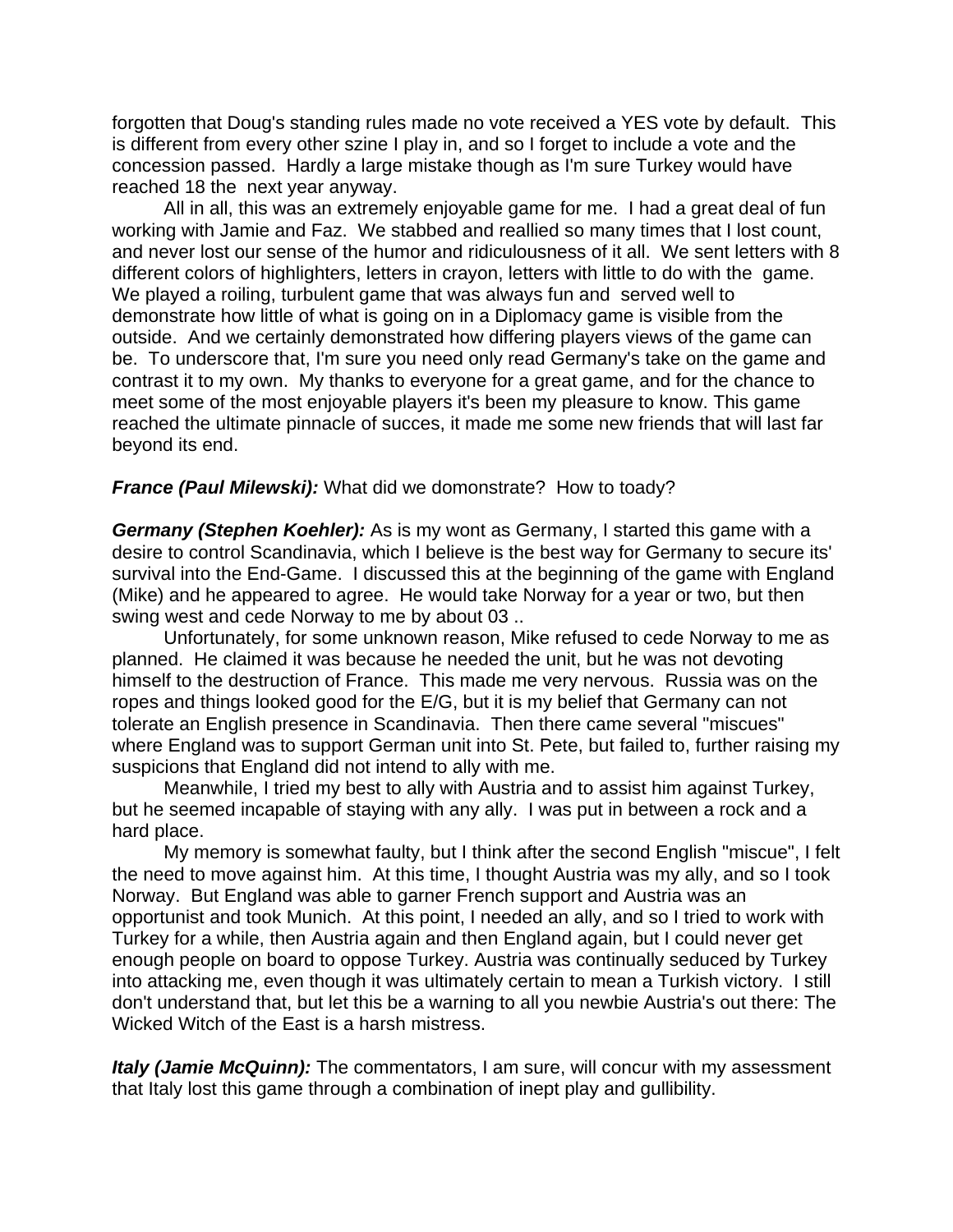It started off so beautifully. Through tricky maneuvering, and with the help of England and Germany, I was able to engineer no builds for France in the first year. What fun! Meanwhile, I had what looked to be a solid alliance with

Austria. With an ally at my back, I was prepared to pick up the pieces of the shattered French Republic.

Unfortunately, my euphoria only lasted one season. In the following year, Austria stabbed me, and I struggled through the rest of the game.

I won't bother to recount the shifts in alliances that characterized the rest of the game, but they were all possible combinations. Austria and Italy against Turkey, Italy and Turkey against Austria, all three of us against everyone else, etc. But it all boiled down to masterful and bountiful letter writing by the Sultan Faz. He played Austria and Italy against each other. He was also able to spin elaborate plans that sure sounded good on paper. If I stabbed him, he talked me out of it, if he stabbed me, he convinced me to work with him again. In fact, he wrote an article for Diplomacy World on this subject, and I know that I must have been the primary research.

So, congratulations Mark. You won this game the way it was meant to be played. I look forward to meeting you

again over the game board. I can't help but be older, but I hope I'll be a bit wiser.

**Turkey (Mark Fassio):** Man; I never thought this one would end (or, if it did, not as favorably as this)! Before I begin, let me offer thanks to six fine players for a thoroughly enjoyable (and nail-biting) game, as well as to Doug for timely, expert GM'ing -- and for even considering me for this match. I am not worthy, I am not worthy....

How do I even begin to explain this, knowing that the majority of my board-brothers will laugh and think I'm lying (again)? The first point of note is that what I say here is really true; no post-game post-mortems to hide the smoking gun, and no skeletons in the closet. I won't deceive in end-game statements.

My actions this game resulted from my past gaming history. Those who truly know me (i.e., the OLD GEEZERS like Don Williams, Steve Heinowski, etc) can tell you that I was a pretty stodgy and predictable player for my first decade of gaming. I had this "gentleman knight" concept of playing, i.e., allying for the 17-17 draw was my idea of a correctly-played, enjoyable game. And stabbing was only done on a reciprocal basis, if I was hit first. The first time I really stabbed some guy was in TER-RAN as (surprise!) Turkey, hitting my (surprise!) Austrian ally when he was in BELGIUM. I still feel like a schmuck for doing it. But I did win.....

Anyway, that ancient stab essentially propelled me from my 'doldrums' of play, and I begin to play the game the way the rules urge you to: the solo win. I then started a schizophrenic style for the next few months/years, because my stabbing style was like my game style: "tactical," vice strategic, 'slash-and-burn' vice "methodical planning and timing," etc...you get the picture. As such, my stabs were often ill-timed (leading me to write cheesy DW articles like, "The One-Center Stab," to self-rationalize my play, hahahahahahahahahaha); they were also ineffective. My one saving grace was (is?), to quote Don Williams, my "used car salesman demeanor," earning me the nickname "Flash" from the aforementioned friend. I can usually schmooze my way through a tough situation and compensate for less-than-sterling play (I guess that's why it's called "diplomacy").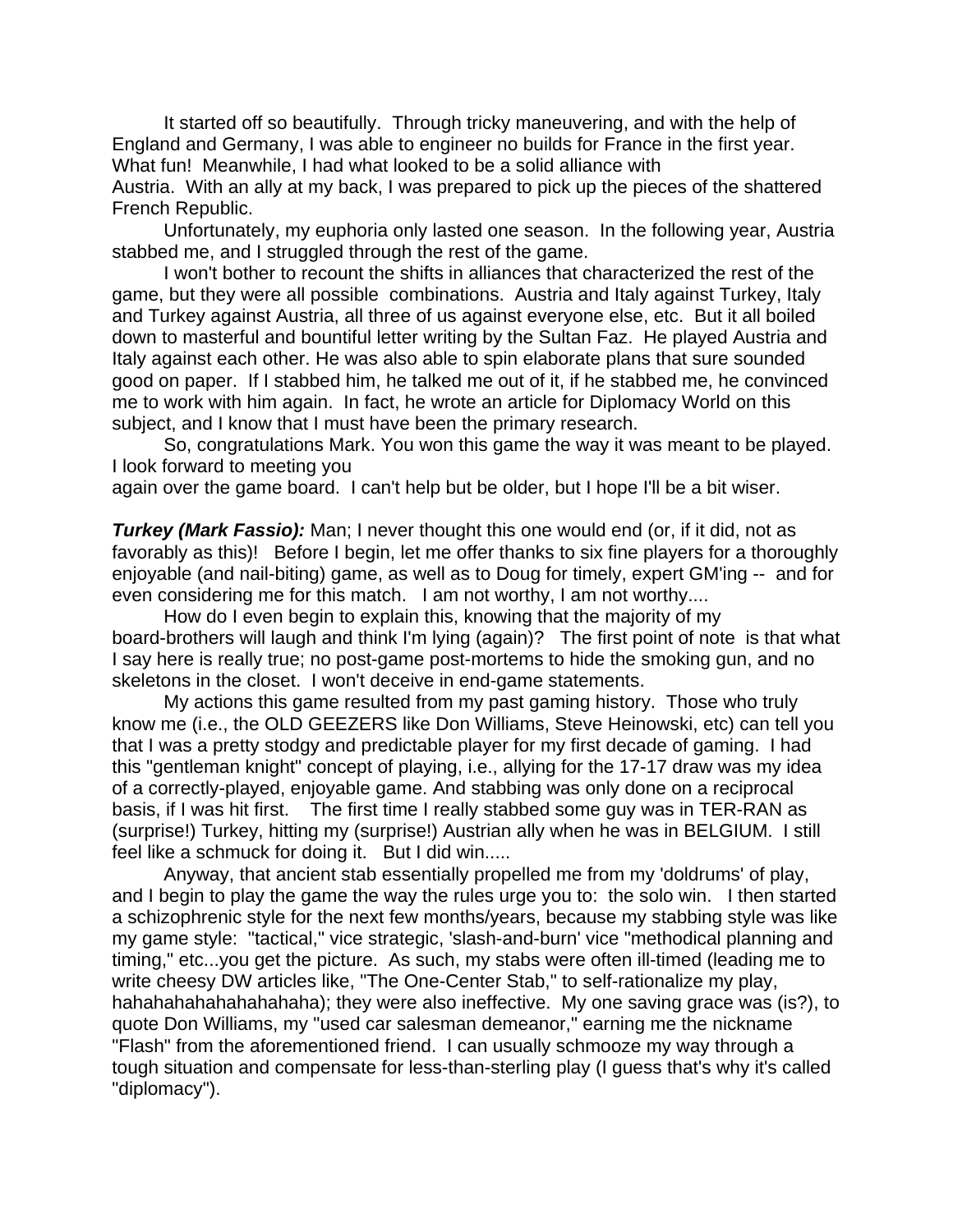For this game specifically, I had the same schizo game plan: ally if possible, but stay flexible and stab if the urge hit. One thing I ALWAYS do in a game is to identify who I think is the toughest/smartest/most dangerous opponent, and try to isolate that person (a la Bismarckian foreign policy). In this game I saw Austria as the most competent (and thus, to me, the most dangerous) foe -- or, conversely, the best potential ally. (If you can't beat 'em, join 'em, right?) Why Dave? It's like I've mentioned before. He wrote religiously, he had fresh ideas that had 'success" written all over them, and he knows his game inside and out. He called, wrote, listened, offered up plans, and could be in every true sense of the word both a "great Dipper" and a good friend, despite us never meeting. (Italy's Jamie McQuinn is in a similar category, in my books...and I have met him. He likes jerk chicken.)

This game then saw me trying to ally, while nonetheless nervous that my ally was better/sharper/MORE SKILLED AT STABBING than I. In essence, I built my own insecurity dilemma and then acted on it, despite no real overt threat from him. This "Jekyll and Hyde" approach toward my ally would remain throughout the game. It began in 1903, when I perceived he would out-gain me in centers, and continue to expand at a faster rate than I. I therefore wrote a "friendly" letter to Russia--our target--through a non-gaming friend. I like this tactic, where you feign being an anonymous friend with mutual anti-X interests (see my article last issue called "In Defense of Snail Mail"). In my letter to Russia I provided the Austrian moves, and a few of mine, to give the letter legitimacy. The result: the non-responsive Russian indirectly aided me by seizing Vienna unsuspectingly (yes, Dave, this does answer your game-long question, "How did Russia manage to guess right and walk into Vienna?") Russia thought he was hurting the A/T, but never knew it was me that connived to hurt only my partner. This letter misdirection was done at that time ONLY to minimize rapid Austrian gain until I felt comfortable enough in center count and position.

A/T then proceeded to level Russia and Italy; at one time the Archduke had nearly all of Italy, I most of Russia, and we were facing a pseudo-coalition of E/G. (The original French and Russian players were absolute zeros in this game, in my opinion. Little to no correspondence, no spark, no anything. I assume, from being starters in a Demo Game, that they are good players and Great Americans, but I found neither to be true in this specific matchup.) Austria and I then went separate ways as I hit him, and I/A allied and bottled me up but good! Masterful defense. A and G also began some disquietingly-allied moves against me.

I tried to reinitiate the obvious plan: that IAT were wasting our time while EG grew at our expense. A/I agreed (it was obvious to all, really) and we were back in the 'alliance' mode. The game then devolved to a series of "on-again" "off-again" alliances and actions. We spoofed the enemy and began some great advances, getting into Munich, luring the German in the East (the commentators couldn't understand some of the German moves, but that's because he was stabbed by A/T, then offered help by me, stabbed again, etc etc. It wasn't poor play on his part, just a deception plan on ours.) We had the Hun on the recoil after that. My (tactically) correct move of taking MOS with WAR support (WAR at that time being an Austrian claim) didn't mesh well with Dave, him seeing it instead as a (politically in-)correct move. This began the Years of Tension, where Austria countered by attacking me in SER/RUM, claiming I was being devious; I claimed in return that Austria was merely waiting for the chance to marshal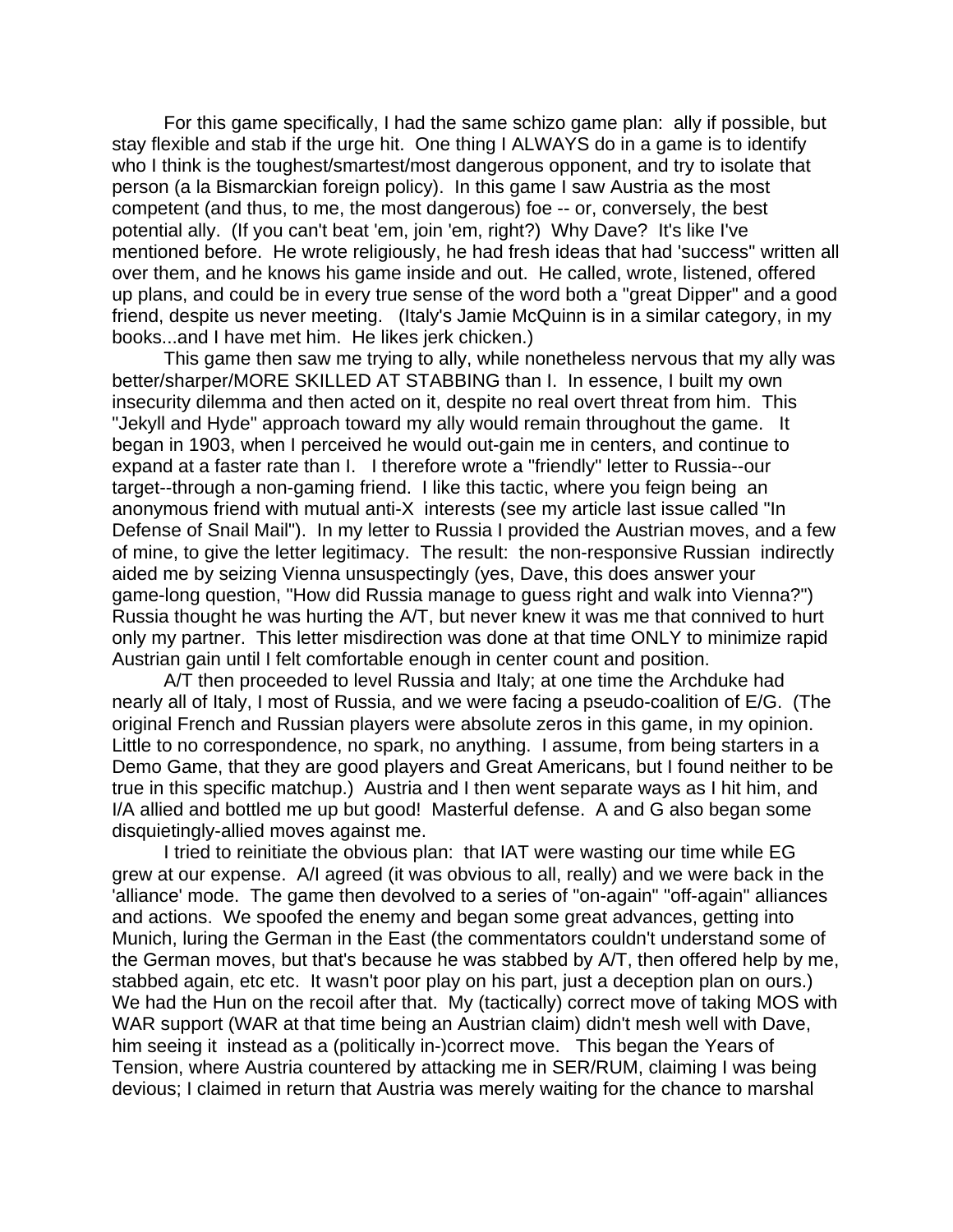the rest of the board against me and "strike while the iron's hot." One of my better memories this game was getting Italy to stab Austria at the same time Austria stabbed me--so instead of gaining big and reducing me, Austria managed to eke by with little gain AND enemies in his back.

At this stage (1908-ish, methinks), I truly intended a two-way (old habits die hard): an I/T. Dave then dropped a bombshell on me: utterly honest and prescient, he offered to help me advance against the rest of the board, as they refused to marshal effectively against me. It wasn't, I feel, so much pro-T as it was an anti-EFGI move. Had he fibbed to me, he could've wrecked me big-time, but his support allowed me to stab Italy and go for the solo try. In fact, had Jamie not made a true mistake and followed an old set of orders (bouncing me in VIE instead of going toward TRI), I would've picked up six in one turn and the solo! Instead, his miscue gave me 17 and convinced me that I was now a marked man with everyone ready to team up against me--and that 18 centers were out of reach. I then decided, for show value (see the press releases throughout this time; they're true), to go for the three-way. Part of it was "shock value," and part was for guilt (I hate stabbing, even now, and liked the idea of low-center A/I allies sharing the draw).

We thus created ANOTHER A/T/I alliance, and once again swept all before us. Had I stayed true, Italy would've crushed France, Austria would've gotten the Low Countries, and Germany would've had a Scandinavian Redoubt until the bitter end. Dave and Jamie were sold on the alliance because the alternative was being stuck between a growing EFG and a defensive T, with them as the creme between the Oreo cookies. And again, had things not developed as they did, I would've settled for the three-way; I mean, I LIKE these guys. But Germany offered to play Kingmaker and help me, provided I cut A/I out of any draw. Again, not so much pro-Faz as anti-others. And again, I sweated it out: what if the board really was united? What if Germany was leading me on, promising support and letting me hit my allies again for no gain, earning me emnity? It was overly suspenseful for me, but luckily he stayed true to his word.

There were Two Big Observations I noticed in the game. Number One: By talking up certain players in the press and in the mails, I tried to create an aura about them -- an aura others didn't think was deserving, or that seemed to grate on the readers. Having done that, I 'displaced' my blatant nastiness and supplanted another target of opportunity, allowing my foes to fight amongst themselves. I could blame the great Austrian (not me!) for the Munich stabs, the Warsaw hits, the Italian ploy, the anti-France options, etc etc. And it worked. Personality played a very, very great part this game in overriding the natural inclination to band against me; there were always 'worse enemies' for these guys over the next hill, instead of me. The Second Observation was the utter lack of a perceived, coherent "stop the leader" plan on the part of the West. Granted, the sudden shifts in A/I/T alliances and fighting made for a tough read of the tea leaves for everyone. But even when the chance was there, I didn't see an initiative on their parts to muster everyone against me. (Remember, that was a complaint Dave voiced to me during The Great Assistance move in 1908; he did what he did because no one was with him vs me.) England and Germany were against me/us, true, but they were also fighting among themselves. France was just trying to stay afloat. In such an environment, one can take greater liberties and chances than if faced by a unified group. I feel that was THE main reason that I managed to work my wiles (with or without allies) and pull this off. Do you other players or readers agree on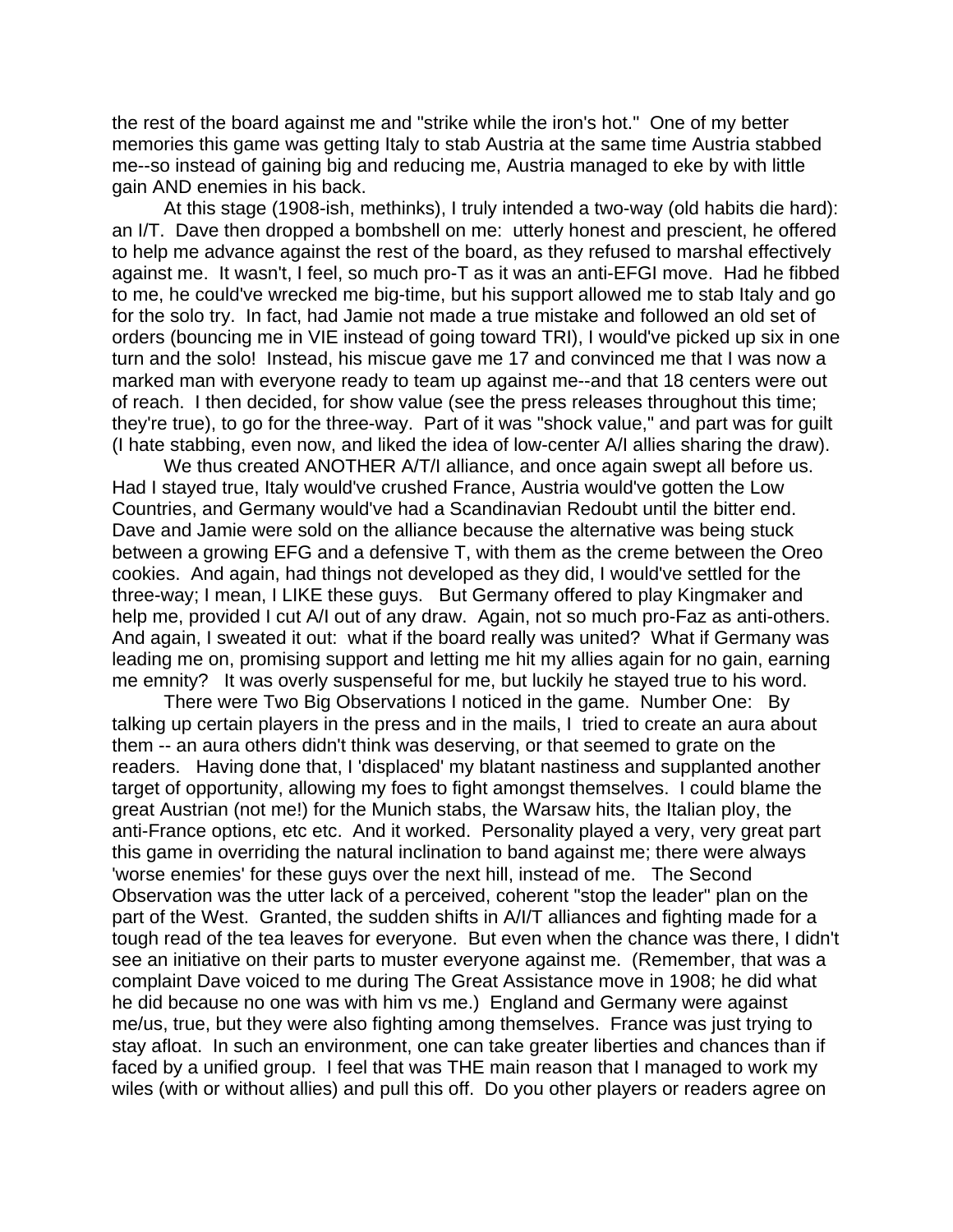this point, or am I mistaken?

Even at the end my stabs were sloppy. Had the concession not passed, I would've been under 18 and ripe for rollback; look at how spread out and unsupported all my forces were. Again, no one wanted Faz to win solo, but none of them could muster a unified board to guarantee I wouldn't win. I thus tried to play them off piecemeal vs each other. Only that aspect (and NOT good play on my part) saved me, I feel.

Well, regardless, it's done. I'm sorry I stabbed folks (especially the long-suffering A/I/G players), and I admire the heck out of them for being flexible and allying when the chances came, and for riding the tiger. Each of them played a heckuva game. Paul's France and Mike's England also played well, although they seemed to be in isolation of the others. Mike, you are a loyal ally and an implacable foe! I'm glad I didn't have to tangle with you up there. Paul, you're just a class act all around. I just hope Dave, Jamie and Steve (and Paul & Mike) realize that this game is an aberration for me. I truly (fingers uncrossed!) can be a good ally -- but that's another game, another time.....

Until then, good hunting in other games and in life to you all. Readers, I hope you enjoyed the twists and turns, and learned some stuff. Much of what we did was to entertain you and try to make an exciting and fun game; I hope we succeeded. Doug, thanks again!

*Commentator #1 (Brian Cannon):* Here's my End-Game Commentary for DW Demo Game #1 "FlapJack"

After spending some time going over the game reports for each season through this game I thought it would be useful to briefly review the flow of the game, highlight a few "KEY" (Watershed) moments in the game, and finally draw a some instructive lessons.

After some typical jockying for position at the beginning two alliances emerged by 1902: An Austro-Turkish team aimed at Russia & Italy, and an Anglo-German alliance aimed primarily at France. In 1903 Austria, trusting in the strength of his alliance with Turkey stabbed Germany giving A/T a solid shot at punching past the normal East vs. West stalemate line.

Then in Fall, 1903, Turkey stabbed Austria for the first time. By 1904 Turkey had reached an impressive 10, but still faced a united E/G who could expect cooperation from Austria & Italy. The momentum was with E/G and Turkey had actually begun to be forced back when, in 1905, Germany grabbed Belgium from England - upon which England retook it and snatched Denmark from Germany. The E/G war that resulted lasted until the end of the game.

Immediately, Austria & Italy changed sides and began aiding (puppeting to?) Turkey - almost as if they figured that with E/G squabbling there was no point in laying down their lives for a lost cause. By 1907, I/T had passed Gibralter and A/T had reached Kiel & St Petersburg. The end of the game consisted of Turkey stabbing Austria & Italy in 1908 (to jump to 17), re-allying with Austria & Italy in 1909 (giving up some of his gains to them), and stabbing Austria & Italy again in 1910 - at which time, with E/G still bickering, the Board conceeded the victory to Turkey (Faz).

Throughout the game, France was mostly involved with defending his own dots (with occasional forays against England) and Russia, apparently never communicating much, was eliminated early on.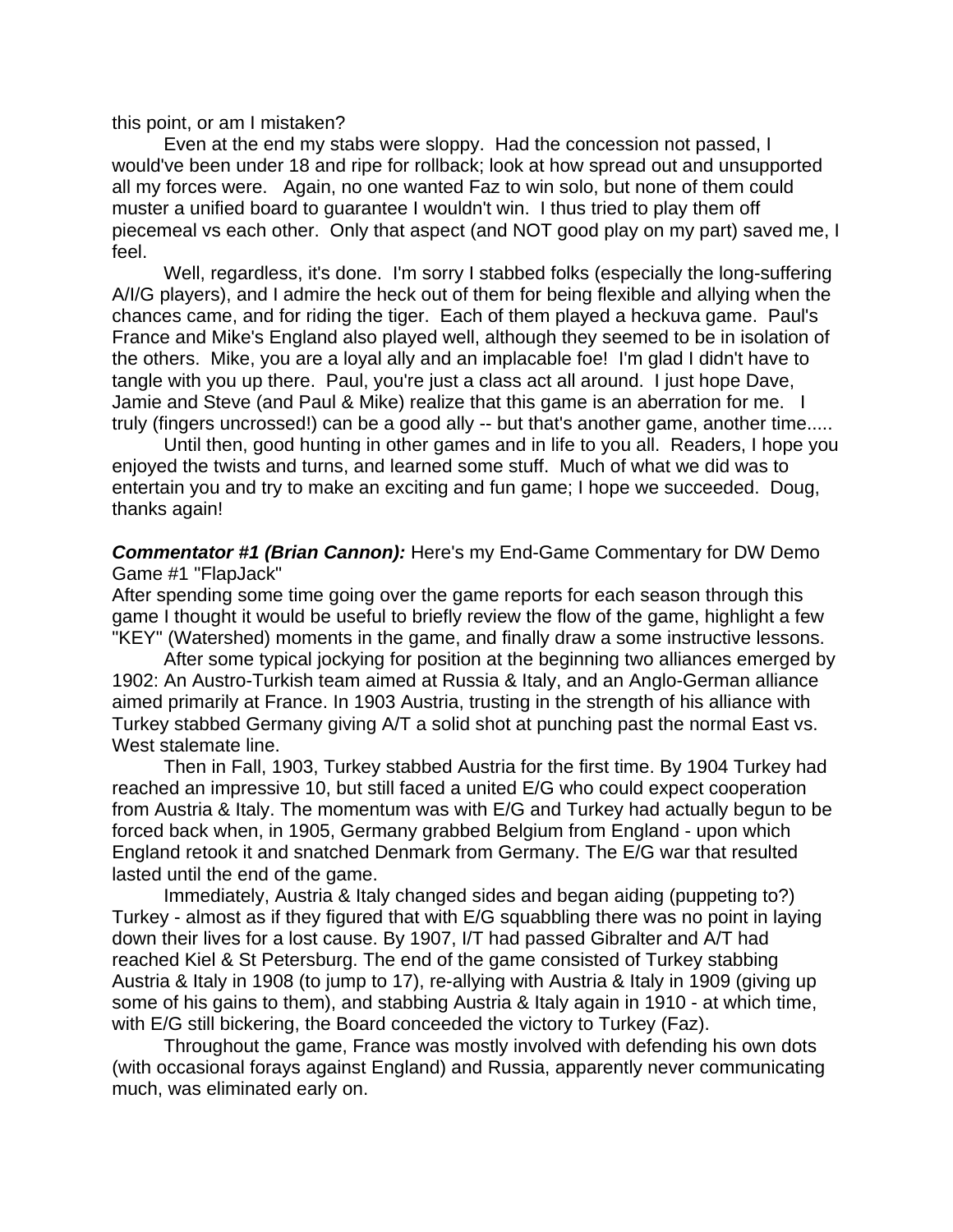For me, in retrospect, the "Watershed" moment in this game was Spring of 1905 when Germany walked into England's Belgium and touched off the Anglo/German conflict that, in the event, handed the victory to Mark Fassio's Turkey. Being only a commentator I am not privy to whatever communications or attempts were made to repair the E/G differences as Turkey grew and dominated the board. Whatever may have been attempted, the failure to mend those fences was the single most important factor in the Turkish solo. The lack of any solid support from E/G left I/A flapping in the breeze and appears to have been a major part in driving them to continue re-allying with Turkey - even when it was apparent that it was only handing the game to Faz on a silver platter.

Unfortunately, lacking inside knowledge of the communications that flowed during this game the lessons that seem to most arise from this game are couched in questions.

(1) As Turkey grew, what efforts were made (or were NOT made) to end the Anglo/German fighting and forge an effective anti-Turkish alliance? Did Austria or France (having units in the vicinity) attempt to broker an E/G peace? For example, by suggesting a fair division of the dots E/G were fighting over and vowing to use their units to enforce that division so that both E/G would realize that fighting would gain nothing. Or, alternatively, by supporting England in taking out Germany on the theory that a strong England would serve as a better counter balance to Turkey than a divided & squabbling E/G. In this case, Italy, Austria, & France would be attempting to play a balance of power in hopes they could find a way to salvage their position later - or at least to salvage a part of a draw.

(2) Indications are that Jerry's Russia never really communicated much with his neighbors. Also that Mark Fassio's Turkey was voluminous in his correspondence - both between players and in the Press. It is, I think, significant that Russia was the first eliminated and that Turkey won the game. Silence is a good thing in Diplomacy on only very rare occassions. When in doubt, communicate!

The game itself, running 10 game years and 2 calendar years (Spring '01 moves were due 9/23/95; End game statements were due 9/19/97), was of only average length (or even a little on the short side). Still, in included the amazing spectacle of repeated stabs & reconciliations of/with the same victims and a marked absence of "ELS" (Early Leader Syndrome) or "BOP" (Balance of Power) in which the board drops it's disagreements and cooperates to bring down the main power. It also appeared to be dominated more by Diplomacy (or it's lack) and "mind-games" and less by simple "raw" Tactics. Looking ahead, it will be interesting to compare & contrast this game with the new DW Demo Game "Ruy Lopez" which, as of this writing, is already into 1903 (and in which your commentators, Jim Grose & myself, are occupied as Austria & Russia, respectively). Communication abounds (I already have a stack of notes to & from other players several inches thick!), stragety <qt> is rife, and tactics appear to be not for the faint hearted !! And to all appearances it will be a totally different type of game than this last one - but then, you'll all see that as the game is published <grin>.

Thanks to Dave Partridge (Austria), Mike Gonsalves (England), Tom Pasko & Paul Milewski (France), Stephen Koehler (Germany), Jamie McQuinn (Italy), and Jerry Ritcey (Russia) for their participation (especial thanks to Paul for taking over as France in Spring '05 and seeing the position to conclusion). And Congratulations to Mark Fassio on his Victory! Appreciation to Doug Kent for spearheading the revival of Diplomacy